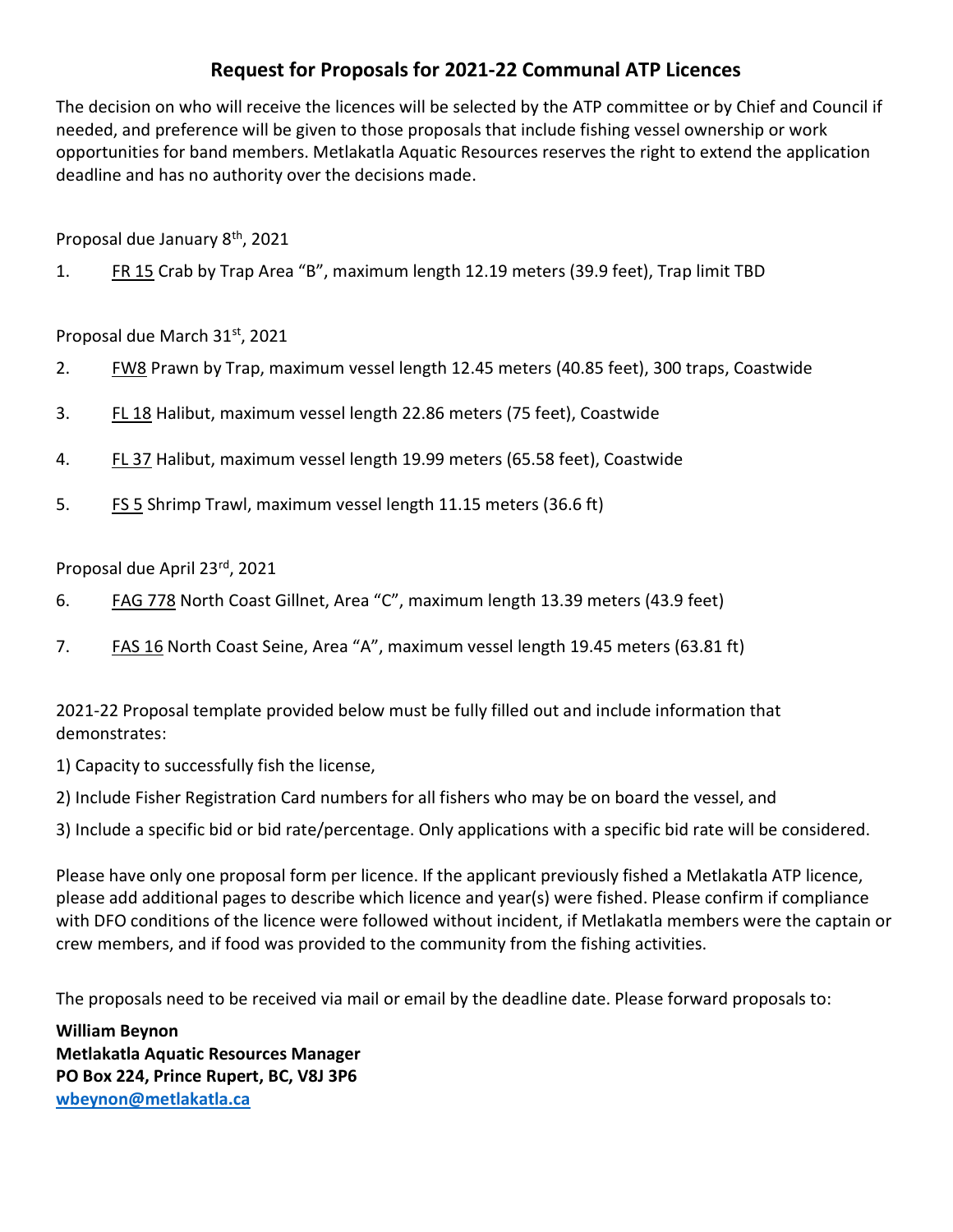## 2021-22 Allocation Transfer Program **Metlakatla Communal Licence Application Form**

| <b>Applicant Information:</b>                        |                                                                                     |  |  |  |  |
|------------------------------------------------------|-------------------------------------------------------------------------------------|--|--|--|--|
|                                                      |                                                                                     |  |  |  |  |
|                                                      |                                                                                     |  |  |  |  |
|                                                      |                                                                                     |  |  |  |  |
| 1) Fishing Capacity/Experience/ Crew/Certifications: |                                                                                     |  |  |  |  |
|                                                      |                                                                                     |  |  |  |  |
|                                                      |                                                                                     |  |  |  |  |
|                                                      |                                                                                     |  |  |  |  |
|                                                      |                                                                                     |  |  |  |  |
|                                                      |                                                                                     |  |  |  |  |
|                                                      |                                                                                     |  |  |  |  |
|                                                      |                                                                                     |  |  |  |  |
|                                                      |                                                                                     |  |  |  |  |
|                                                      | 2) Fisher Registration Card numbers for all fishers who may be on board the vessel: |  |  |  |  |
|                                                      |                                                                                     |  |  |  |  |
|                                                      |                                                                                     |  |  |  |  |
|                                                      |                                                                                     |  |  |  |  |
|                                                      |                                                                                     |  |  |  |  |
| Certifications                                       |                                                                                     |  |  |  |  |
|                                                      |                                                                                     |  |  |  |  |
|                                                      |                                                                                     |  |  |  |  |